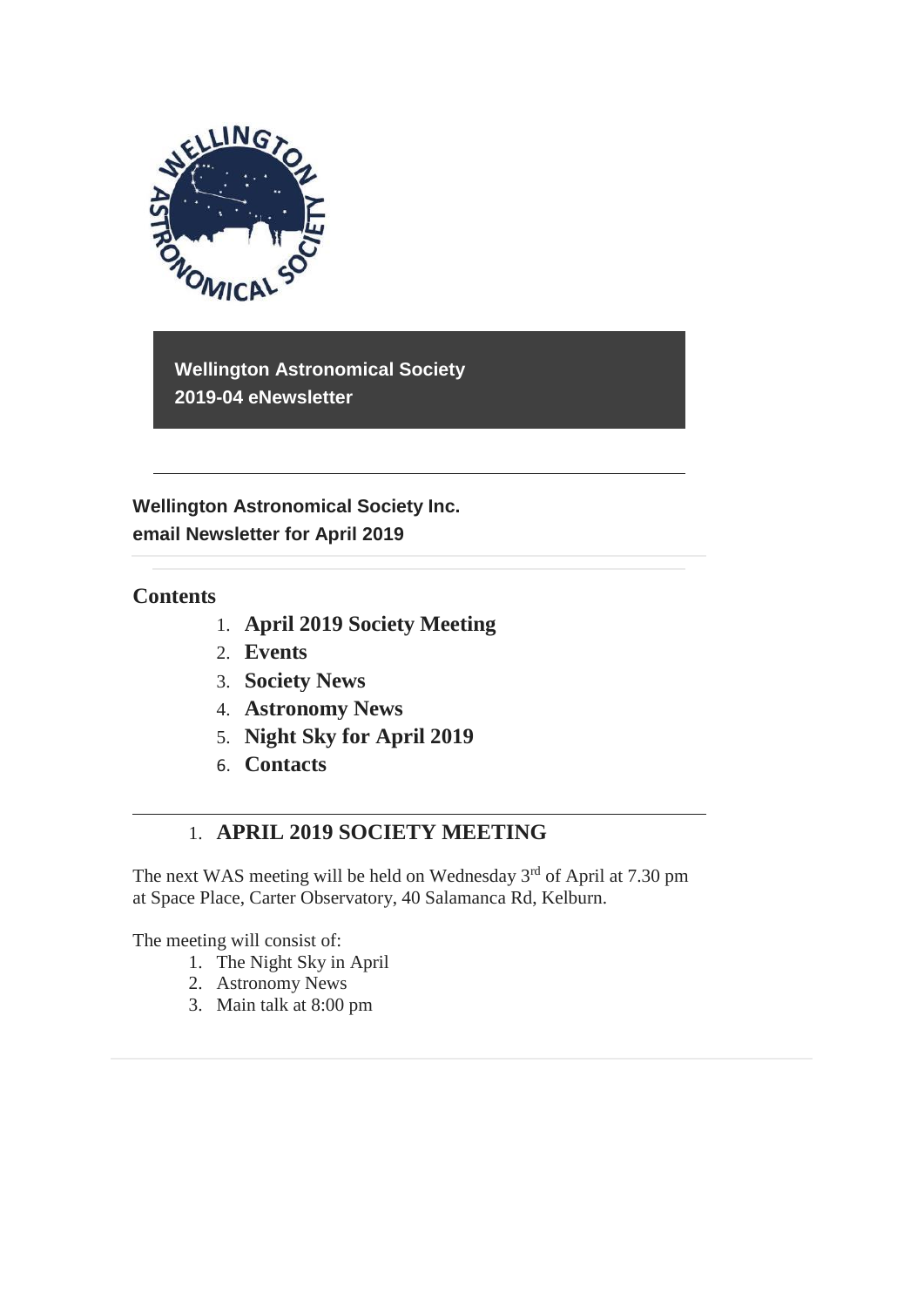

### **Blue Light Aotearoa - Dr Francine Harland**

Our increasing exposure to artificial blue light at night is putting us at risk in New Zealand. There is growing concern about potential health problems from our exposure to blue light from artificial lights and screens at night. Royal Society Te Apārangi's report, Blue Light Aotearoa, investigates how artificial blue light disrupts wildlife, our body clock, and our ability to study the sky. Blue wavelength light is important for our health and wellbeing but can have a negative effect at the wrong time of day. There are many things we can do to protect ourselves and te taiao, the environment, from artificial blue light at night.

Francine develops expert advice to government and the public on important issues facing Aotearoa New Zealand. She worked with the New Zealand research community to summarise the latest evidence on blue light and its impacts on our health, wildlife and the night sky. Francine's background is in chemistry and microbiology. She has actively worked with a variety of groups across New Zealand with interests in studying our environmental issues. Her previous work experience includes roles in teaching, science outreach, research and commercial testing laboratories.

This presentation is part of our celebration of [International Dark Sky Week](https://www.darksky.org/dark-sky-week-2019/) 2019, 31 March - 7 April.

## 2. **EVENTS**

**Global Astronomy Month –** April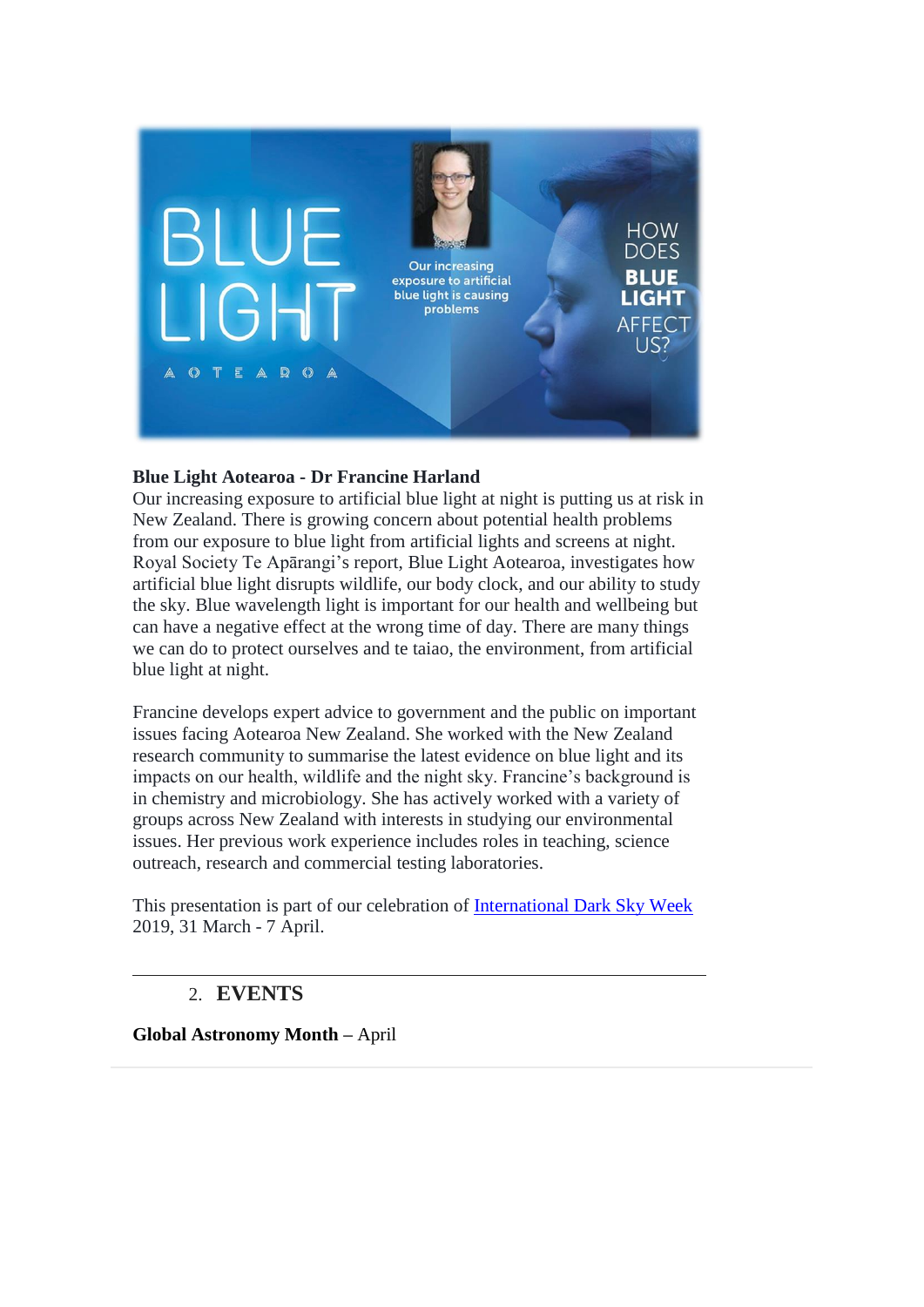

Global Astronomy Month (GAM), organised each April by Astronomers Without Borders, is the world's largest global celebration of astronomy. Every year GAM brings new ideas and new opportunities, bringing enthusiasts together worldwide to celebrate Astronomers Without Borders' motto: One People, One Sky. More details are available at [GAM 2019](https://astronomerswithoutborders.org/global-astronomy-month-2019.html) [website](https://astronomerswithoutborders.org/global-astronomy-month-2019.html) and the [GAM Facebook page.](https://www.facebook.com/gam.awb/)

WAS will hold a Global Star Party on Saturday 13<sup>th</sup> April (see below) promoting GAM. Please show your support by coming along and bringing your friends and family.

**International Dark Sky Week - Sunday 31st March – Saturday 7<sup>th</sup> April.** 



Created in 2003 by high-school student Jennifer Barlow, [International Dark](https://www.darksky.org/dark-sky-week-2019/)  [Sky Week](https://www.darksky.org/dark-sky-week-2019/) has grown to become a worldwide event and a key component of Global Astronomy Month. Each year it is held in April around Astronomy Day (this year International Astronomy Day is  $11<sup>th</sup>$  April).

In explaining why she started the week Barlow said, "I want people to be able to see the wonder of the night sky without the effects of light pollution. The universe is our view into our past and our vision into the future. … I want to help preserve its wonder."

International Dark Sky Week draws attention to the problems associated with light pollution and promotes simple solutions available to mitigate it.

You may have noticed this month's talk, as well as the Astronomy Night at the Hutt library will be focused on light pollution in honour of International Dark Sky Week. People are also welcome to attend the Dark Sky Observing evening (see below) where the night sky free from light pollution can truly be appreciated!

### **Astronomy Night – Lower Hutt War Memorial Library** – Friday 5th April 6.30 pm.

Light pollution is a worldwide problem, with the latest research showing impacts on human health and wildlife as well as masking our views of the universe we are part of.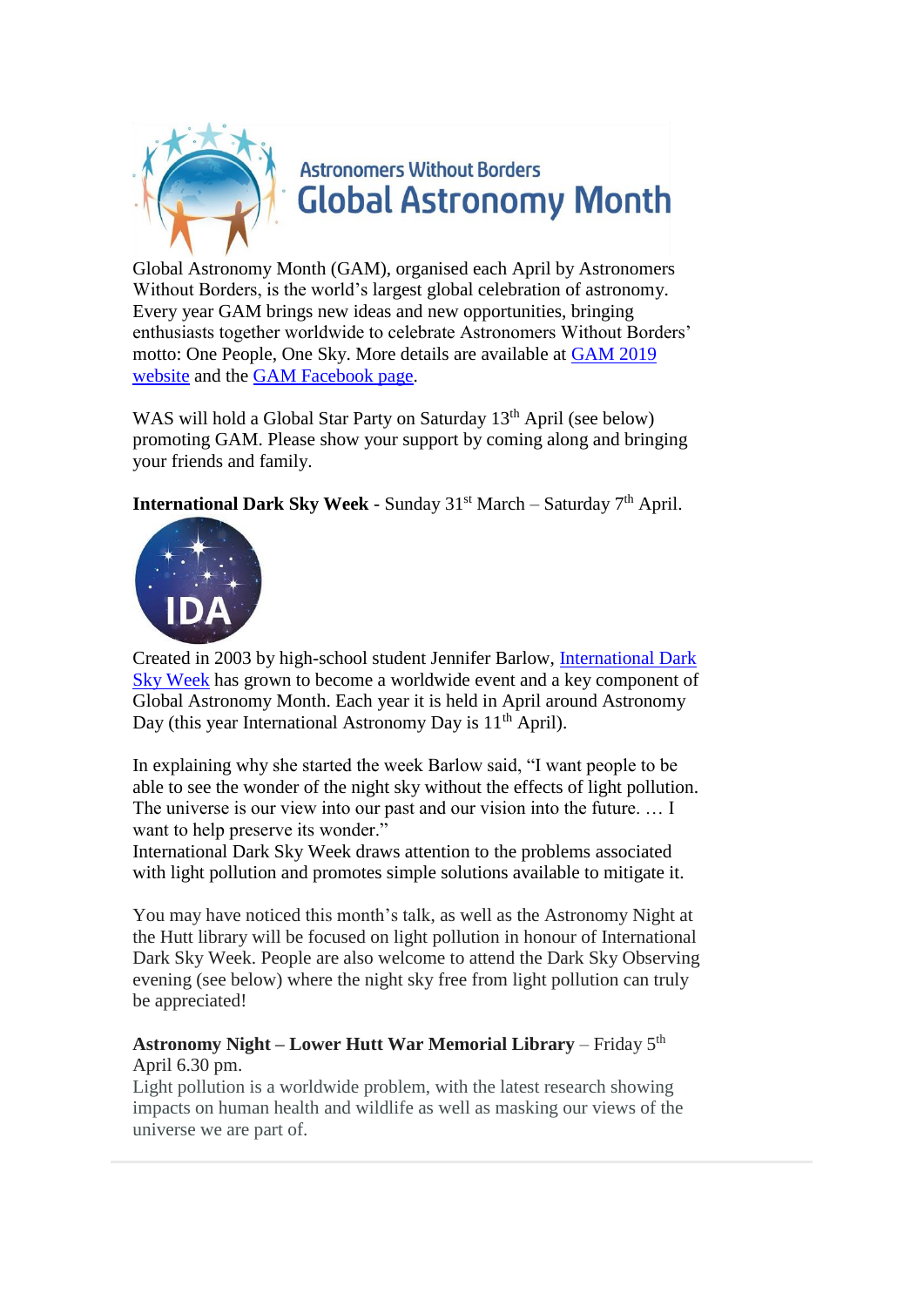We're in a period of rapid escalation of this issue, as we're changing the colour of light we're using as well as increasing the intensity of light pollution created.

In this talk Lee Mauger, of the Martinborough Dark Sky Society, will touch on the latest research on the impacts of light pollution. He will also talk about how the Wairarapa is looking to mitigate these problems through the creation of an International Dark Sky Reserve.

If the weather is clear we will head outside after the talk to look through the telescopes.

WAS Astrophotography Group / Dark Sky Observing - Saturday 6<sup>th</sup> April 8.30 pm, Star Field - John Whitby's dark sky site.

As part of our celebration of [International Dark Sky Week 2019,](https://www.darksky.org/dark-sky-week-2019/) 31 March - 7 April come along to this Astrophotography / Deep Sky event at a dark sky site in the Wairarapa. With no Moon, you will see some amazing dark skies with the Milky Way standing out.

As this is a private property, you will need to register if you want to come along to this event by contacting us through Facebook Messenger or by emailing [president@was.org.nz.](mailto:president@was.org.nz) Include your email and mobile phone in the text if you are using Facebook Messenger. Directions to the site and any updates will be emailed out. Preference will be given to members of the Society first. (To join the Society see [https://www.was.org.nz/join-us/\)](https://www.was.org.nz/join-us/?fbclid=IwAR259HJp3obvJriRaZ9gU2RwrDIn5Atwjb_oel1AhmKxBhgeN4O_8oampZg)

What to bring for astrophotography:

- A DSLR or mirrorless camera
- A wide-angle lens (preferably)
- A tripod to fix the camera to
- Warm clothes as it gets pretty cold at night
- Snacks and warm drinks if you want

With people taking photos, keep lights to a minimum (red lights if you can) especially car headlights (use parking lights).

For those just interested in Deep Sky Observing, telescopes will be provided unless you want to bring your own.

For further details or cancellations contact Chris 021 890 222 or Antony 021 253 4979. This event will be updated by the afternoon on the day of the event if the weather forecast is not looking good.

**Global Star Party -** Saturday 13th April, 7.30 pm, Wellington Waterfront.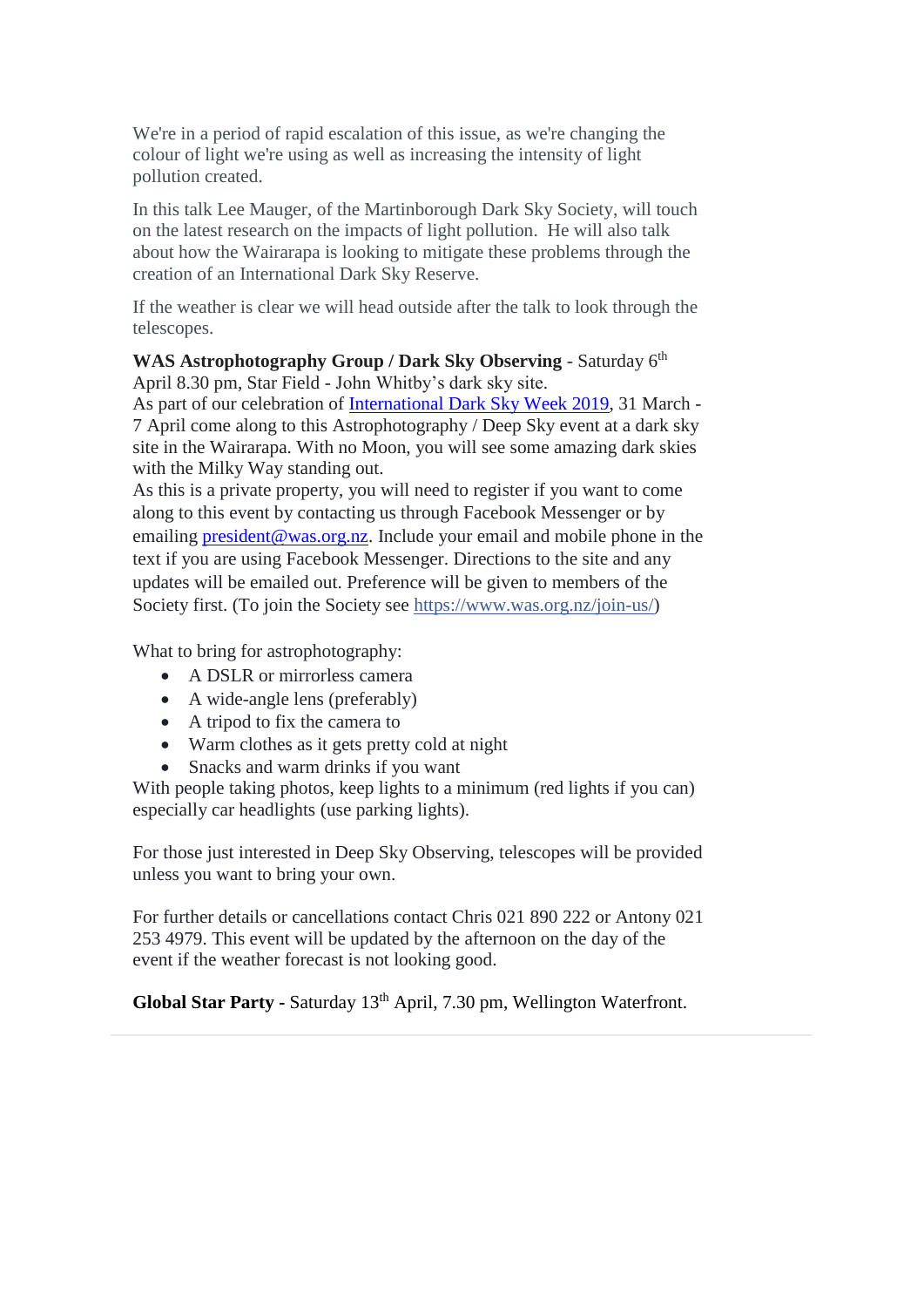

Come to the Wellington Waterfront and see close-up through our telescopes the areas on the Moon where the manned Moon landings took place.

Wellington Astronomical Society is celebrating Global Astronomy Month 2019, an event celebrated all over the world during April. The focus this year is Spirit of Apollo celebrating the 50<sup>th</sup> anniversary of the Moon landings. Come and join in the Global Star Party which is celebrated on the same day by astronomical societies and organisations all around world.

**Saturn Lunar Occultation Starparty** – Thursday 25<sup>th</sup> April, 8.00 pm onwards, venue to be advised.

We are planning an evening at a venue in the Wellington area to view this relatively rare event. As well as having telescopes out, we are looking at having a presentation, documentaries on a screen, and a general social gathering as the excitement builds. Tea and coffee will be provided. Bring some snacks to share.

# **3. SOCIETY NEWS**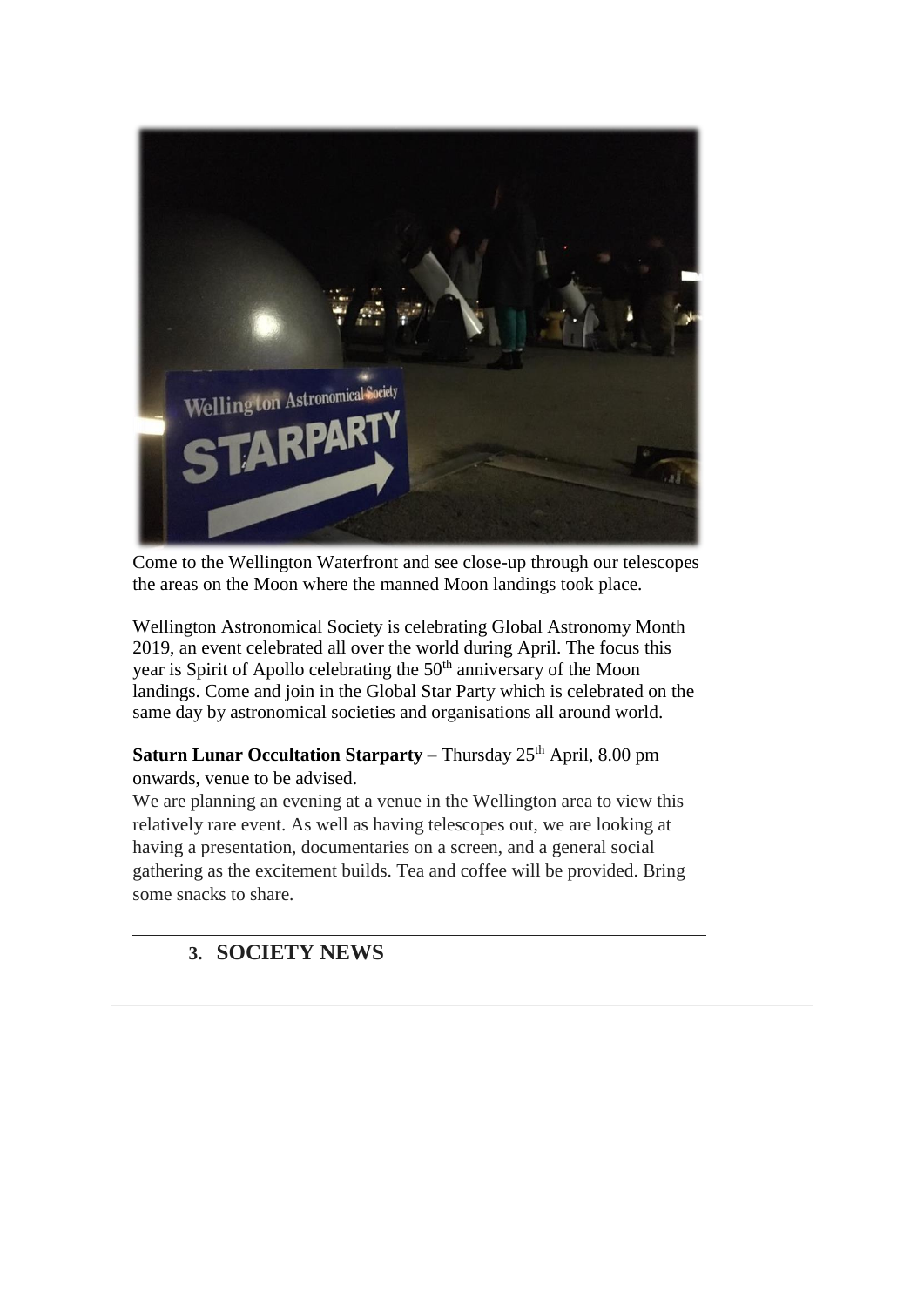### **Saturn Lunar Occultation**



On the morning of Friday 26<sup>th</sup> of April we will have the rare opportunity to witness Saturn being occulted by the Moon. It will disappear behind the bright limb of the moon first and then reappear from behind the dark limb approximately 70 minutes later. The mid-point of the disappearance is UT 12h 39m 11s. New Zealand Daylight Saving will have finished earlier in the month so this will be 12:39am NZST. Saturn's rings will start to disappear first, beginning at 12h 38m 29s. The planet itself will start to disappear at 12h 38m 52s and completely disappear by 12h 39m 30s. The ring will have completely disappeared by 12h 39m 53s.

As I said above, the mid-point of the reappearance will be UT 13h 47m 23s, i.e. 1:47 am on Friday morning. The ring will start to reappear first at 13h 46m 37 and the planet at 13h 47m 02s. The planet will have completely reappeared by 13h 47m 44s and the last of the ring by 13h 48m 10s.

The event takes place at an altitude of 26° above the horizon so should be above the local horizon for most observers. I've included a map of the moon showing where Saturn will be against the moon's limb when it disappears  $(\text{dot } \# 1)$  and then reappears  $(\text{dot } \# 2)$ . I've not managed to see one of these occultations myself yet (the weather has always defeated me) but I've heard it's a spectacular sight and so I'll be out again with fingers crossed at midnight. - *Murray Forbes*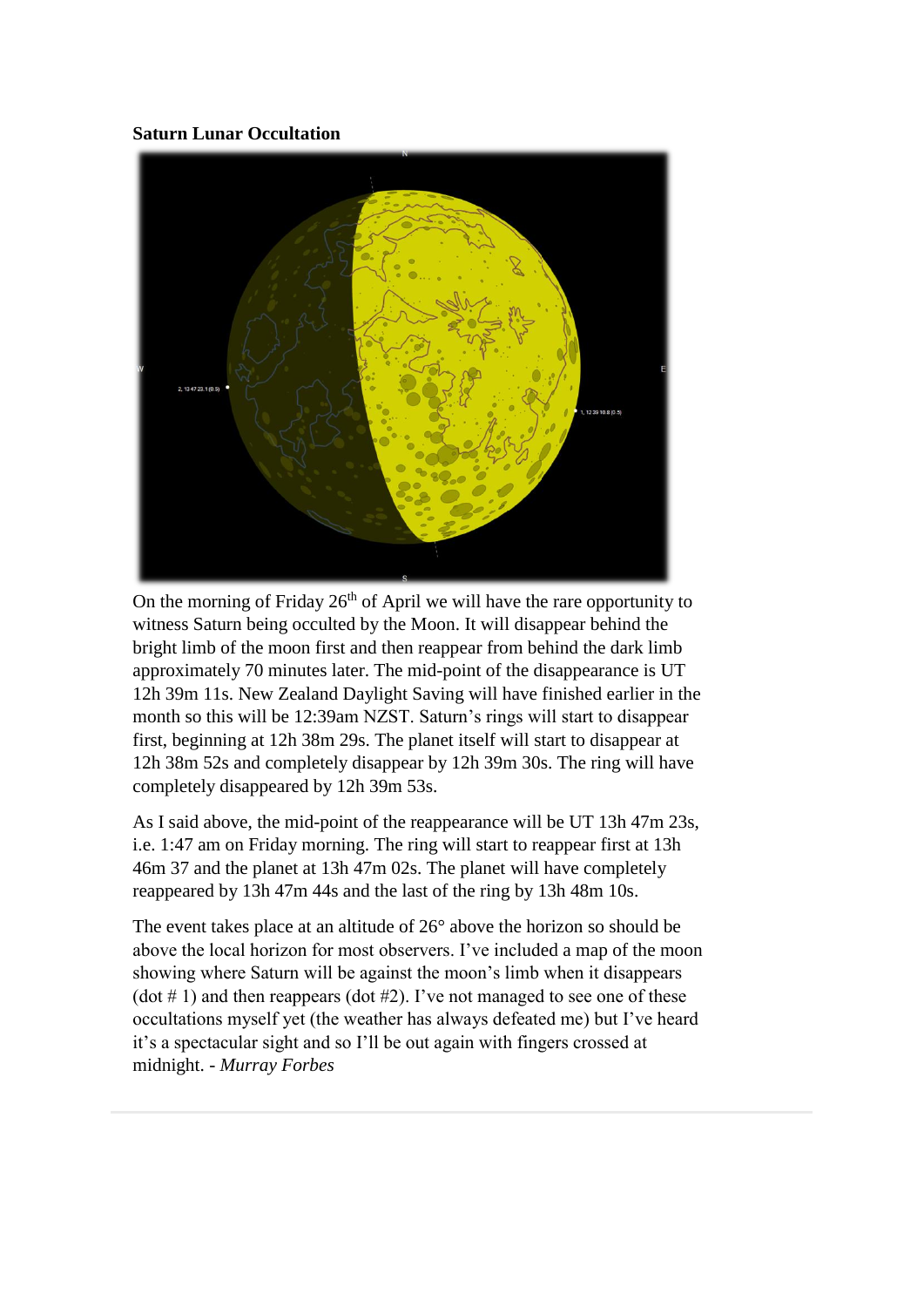#### **Our God is Too Small – Br Guy Consolmagno**



Known as "The Pope's Astronomer," Br Guy Consolmagno SJ will be delivering a free public lecture on the 7th May at the Notre Dame des Missions Performing Arts Centre, Sacred Heart College, Lower Hutt. He was appointed by Pope Francis to be the Director of the Vatican Observatory in September 2015, and is the President of the Vatican Observatory Foundation. He is a Jesuit religious brother, world leading astronomer, researcher, author, TED Talks and American University circuit speaker, who is visiting New Zealand to discuss his vision of God and our universe.

His research is centred on the connections between meteorites and asteroids, and the origin and evolution of small bodies in the solar system. In addition to over 40 refereed scientific papers, he has co-authored several books on astronomy for the popular market, which have been translated into multiple languages. During 1996, he took part in the Antarctic Search for Meteorites, ANSMET, where he discovered a number of meteorites on the ice fields of Antarctica. An asteroid was named in his honour by the International Astronomical Union, IAU in 2000: 4597 Consolmagno. In 2014, he was awarded the Carl Sagan Medal for outstanding communication by an active planetary scientist to the general public by the Division for Planetary Sciences of the American Astronomical Society.

Br Guy believes in the need for science and religion to work alongside one another rather than as competing ideologies. The title of his talk is Our God is Too Small, where he will look at humanity's venture on to the other planets in the solar system, the unimaginable size of the cosmos and the need for us to understand the universe created by God.

This free public lecture has been made available through Catholic Discovery NZ @catholicdiscovery.nz and the Wellington Astronomical Society @WellingtonAstronomicalSociety. Details for the lecture can be found on Eventfinda. Bookings are essential through Eventfinda.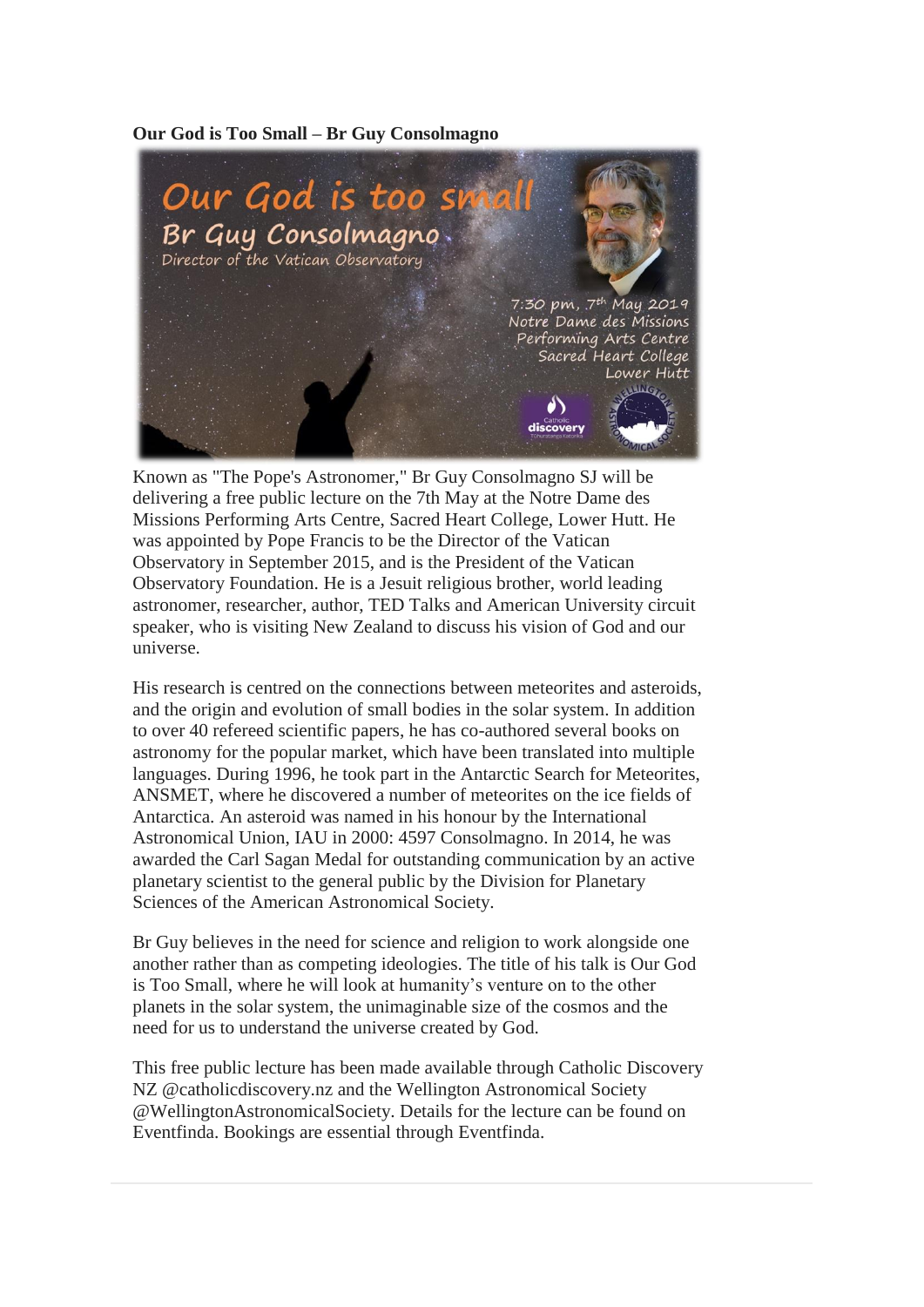#### **Abstract - Our God is Too Small**

Humanity's robots have visited every planet in the solar system; and fifty years ago, humans even walked on the Moon. The contrast between "the World" and "the Cosmos" is becoming blurred, even as we are learning just how big the Cosmos is. We need to understand that all those other planets are real places, part of the same universe created by God and redeemed by the Incarnation. This presents a glorious opportunity for us to come to grips with what it means to be a creature, and what it means to be redeemed... and to truly appreciate the words of the Psalmist: *When I look at your heavens, the work of your fingers, the moon and the stars that you have established; what are human beings that you are mindful of them, mortals that you care for them? Yet you have made them a little lower than God and crowned them with glory and honour.*

This lecture is free however we ask that you please register at [Eventfinda.](https://www.eventfinda.co.nz/2019/your-god-is-too-small-br-guy-consolmagno/wellington-region) Tickets will be checked at the door.

### **RASNZ Conference 2019 – New Plymouth**

A reminder for those who wish to attend the [RASNZ conference](https://www.rasnz.org.nz/groups-news-events/conf-next) on the **17th – 19th May**. Details about the conference, including how to register, can be found [here.](https://www.rasnz.org.nz/groups-news-events/conf-next)

### **Wellington Astronomical Society Research Astronomy Group (WAS RAG)**

New members of WAS (or perhaps even not-so-new members) may not be aware that we also run another group meeting once per month for members interested in doing research observations and analysis. This group is called WAS RAG (Wellington Astronomical Society Research Astronomy Group). Our current interests include occultations and variable stars.

If you're interested in joining the group, please contact Roland Idaczyk  $(roland@cno.org.nz)$  to be added to our mailing list and come along to our next meeting. All our meetings are held the week after the Society's general meeting, i.e. on the second Wednesday of the month. This means the next meeting will be on Wednesday 10<sup>th</sup> April.

The meeting runs from 5:30pm to 7:30pm and is held at my workplace. This is WSP-Opus Research, at 33 The Esplanade in Petone. The map shows how you can get to it travelling either from Wellington (come along the Esplanade) or from Lower Hutt (come along Hutt Road). There are five visitors' car parks (not surprisingly, labelled 'Opus visitors'), which will probably be free at that time of the day. Alternatively, you can park nearby on either the Esplanade or on Hutt Road.

The outside sliding doors are locked after 5pm so I'll be sitting in the entrance between 5:00pm to 5:30pm to let everyone in. If you arrive outside these times, ring me on (4) 5870612 and I'll rush out (well, walk at a fastish pace) to let you in.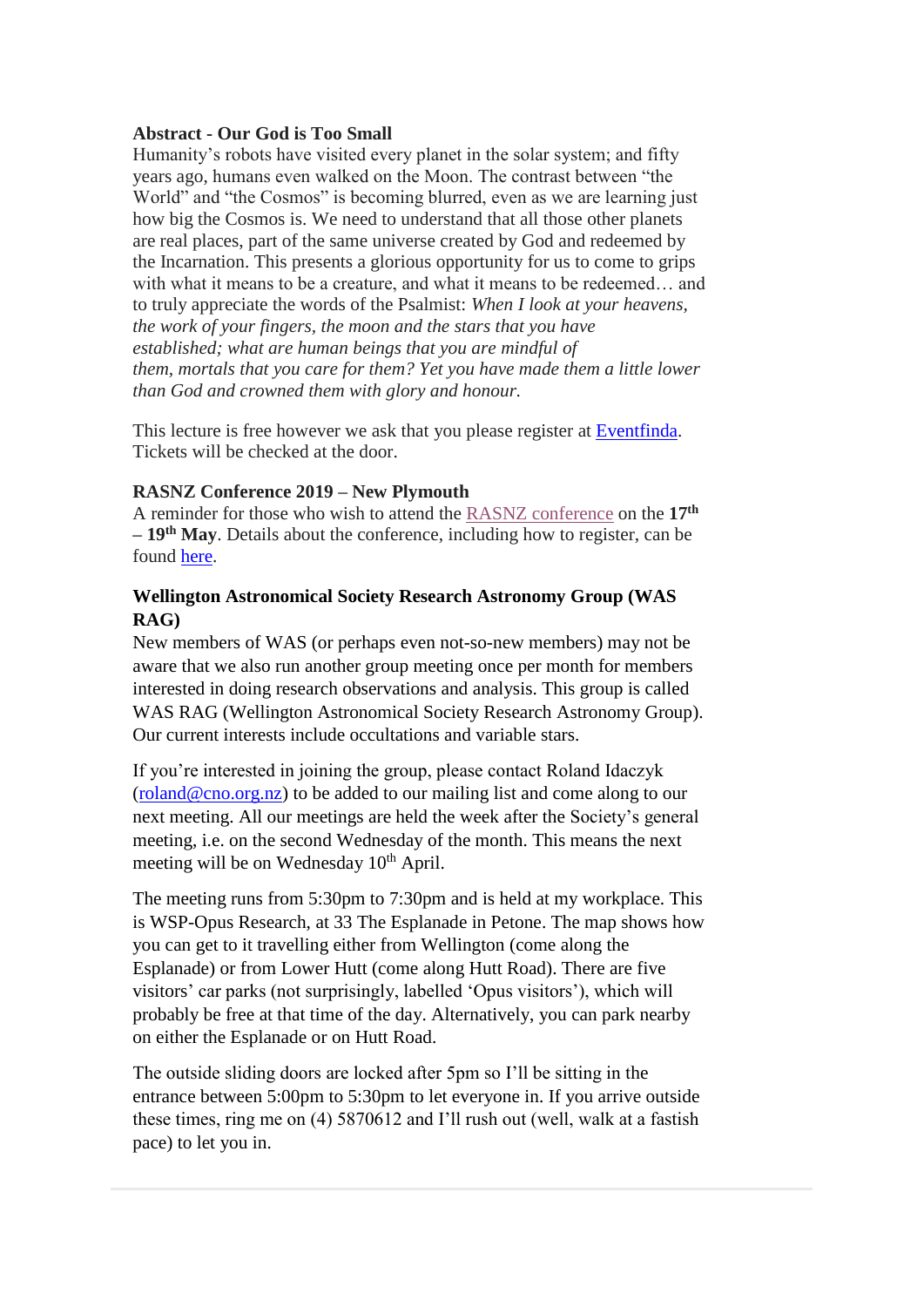When you arrive, for health  $\&$  safety reasons, you need to sign-in. This is done using the large touch-screen at reception. The sign-in process includes a safety induction. I'll also run through that again before we begin the meeting. See you then. - *Murray Forbes*



(For a bigger version of the map please follow [this link\)](https://drive.google.com/file/d/0BxUmCMIrmiclNzBhdmFwV3RwekNRcmVCRHVkQ0ljOEp3YXFj/view?usp=sharing).

### **Video Recording of the March meeting presentation**

For those who missed the March meeting, Gaby Perez's presentation *The Lady's Guide to the Galaxy*, is available by following the link [here.](https://vimeo.com/321866417) Use the password WASvideo.

#### **Astronz Binoculars for Sale & Astronz Discounts for WAS Members**

Due to demand, WAS has more pairs of Astronz 10x50 binoculars to sell at a reduced price to members. Perfect for astronomers, they are great for easily navigating your way around the night sky and you may be surprised how much you can see through them. Binoculars are available for \$80 each (usually sell for \$99 excluding freight). Please email Antony Gomez, [president@was.org.nz,](mailto:president@was.org.nz) if you would like to buy a pair.

Please also take advantage of the 10% discount available if ordering equipment from Astronz by mentioning you are a WAS member. Orders over \$500 will also earn you a FREE WAS membership!

## 4. **ASTRONOMY NEWS**

Up to date Astronomy News and Society events is available on the Society's Facebook page: [Wellington Astronomical Society.](http://www.facebook.com/WellingtonAstronomicalSociety/)

## 5. **NIGHT SKY FOR APRIL 2019**

The [Night Sky for April](https://drive.google.com/open?id=1KVsMjK4glRZ6XL-_eKIA0s3iSzbY6qM4) 2019 courtesy of the University of Canterbury.

**Daylight Saving Ends** – Sunday  $7<sup>th</sup>$  April, 2:00 am.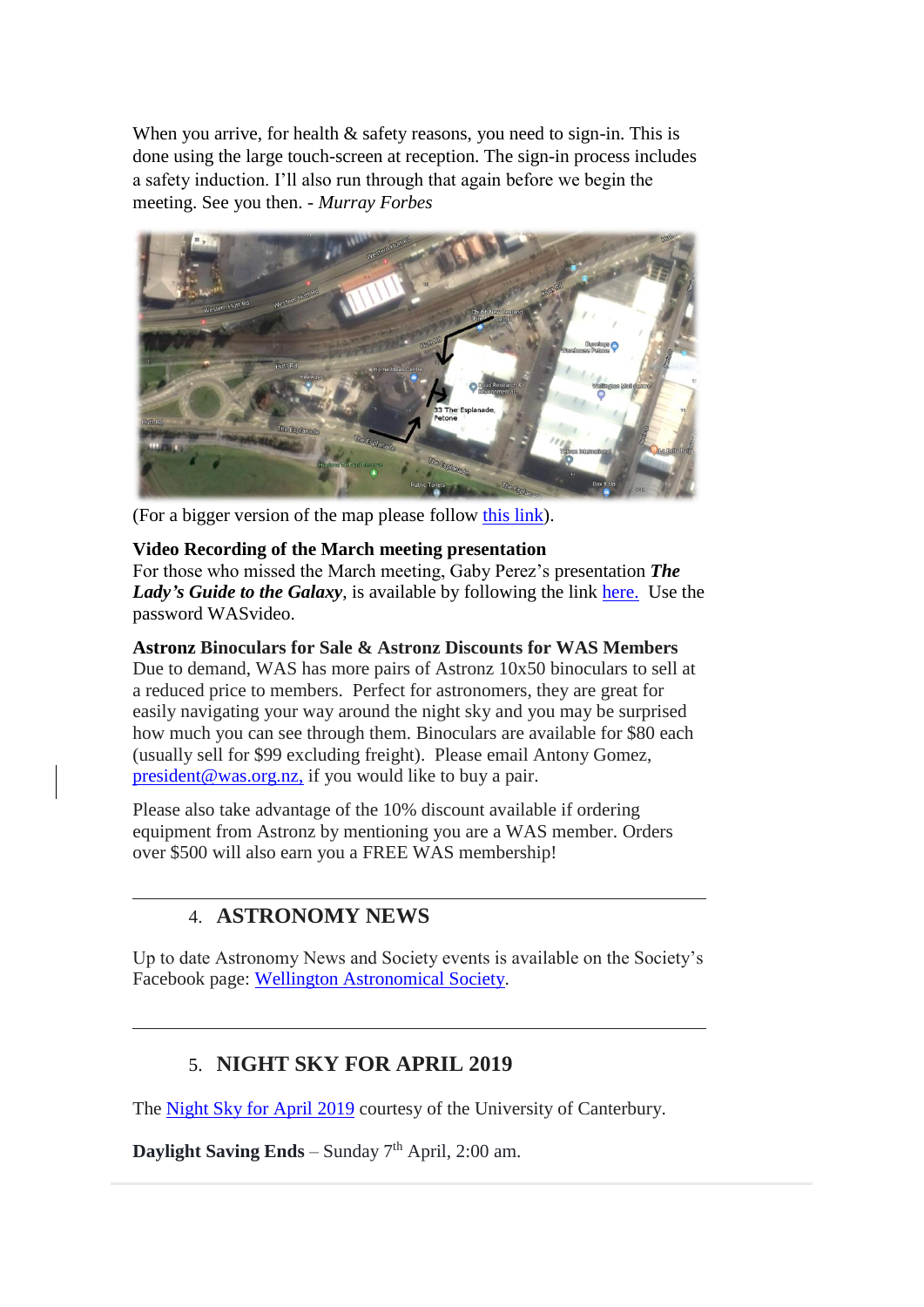Remember to put your clocks back one hour before you go to bed on Saturday  $6<sup>th</sup>$  of April! The long summer nights may have ended but we can console ourselves with more darkness for some serious Astronomy!

#### **Night Sky Notes for April 2019**



### **This article is distributed by NASA Night Sky Network**

The Night Sky Network program supports astronomy clubs across the USA dedicated to astronomy outreach. Visit [nightsky.jpl.nasa.org](https://nightsky.jpl.nasa.org/) to find local clubs, events, and more!

#### **Mars the Wanderer** - David Prosper

April's skies find Mars traveling between star clusters after sunset, and a great gathering of planets just before sunrise.

**Mars** shows stargazers exactly what the term "planet" originally meant with its rapid movement across the evening sky this month. The ancient Greeks used the term *planete,* meaning *wanderer*, to label the bright star-like objects that travelled between the constellations of the zodiac year after year.

You can watch Mars as it wanders through the sky throughout April, visible in the west for several hours after sunset. Mars travels past two of the most famous star clusters in our night sky: the **Pleiades** and **Hyades**. Look for the red planet next to the tiny but bright Pleiades on April 1st. By the second week in April, it has moved eastward in Taurus towards the larger V-shaped Hyades. Red Mars appears to the right of the slightly brighter red-orange star **Aldebaran** on April 11th. We see only the brightest stars in these clusters with our unaided eyes; how many additional stars can you observe through binoculars?

Open clusters are made up of young stars born from the same "star nursery" of gas and dust. These two open clusters are roughly similar in size. The Pleiades appears much smaller as they are 444 light years away, roughly 3 times the distance of the Hyades, at 151 light years distant. Aldebaran is in the same line of sight as the Hyades, but is actually not a member of the cluster; it actually shines just 65 light years away! By comparison, Mars is practically next door to us, this month just a mere 18 light minutes from Earth - that's about almost 200 million miles. Think of the difference between how long it takes the light to travel from these bodies: 18 minutes vs. 65 years!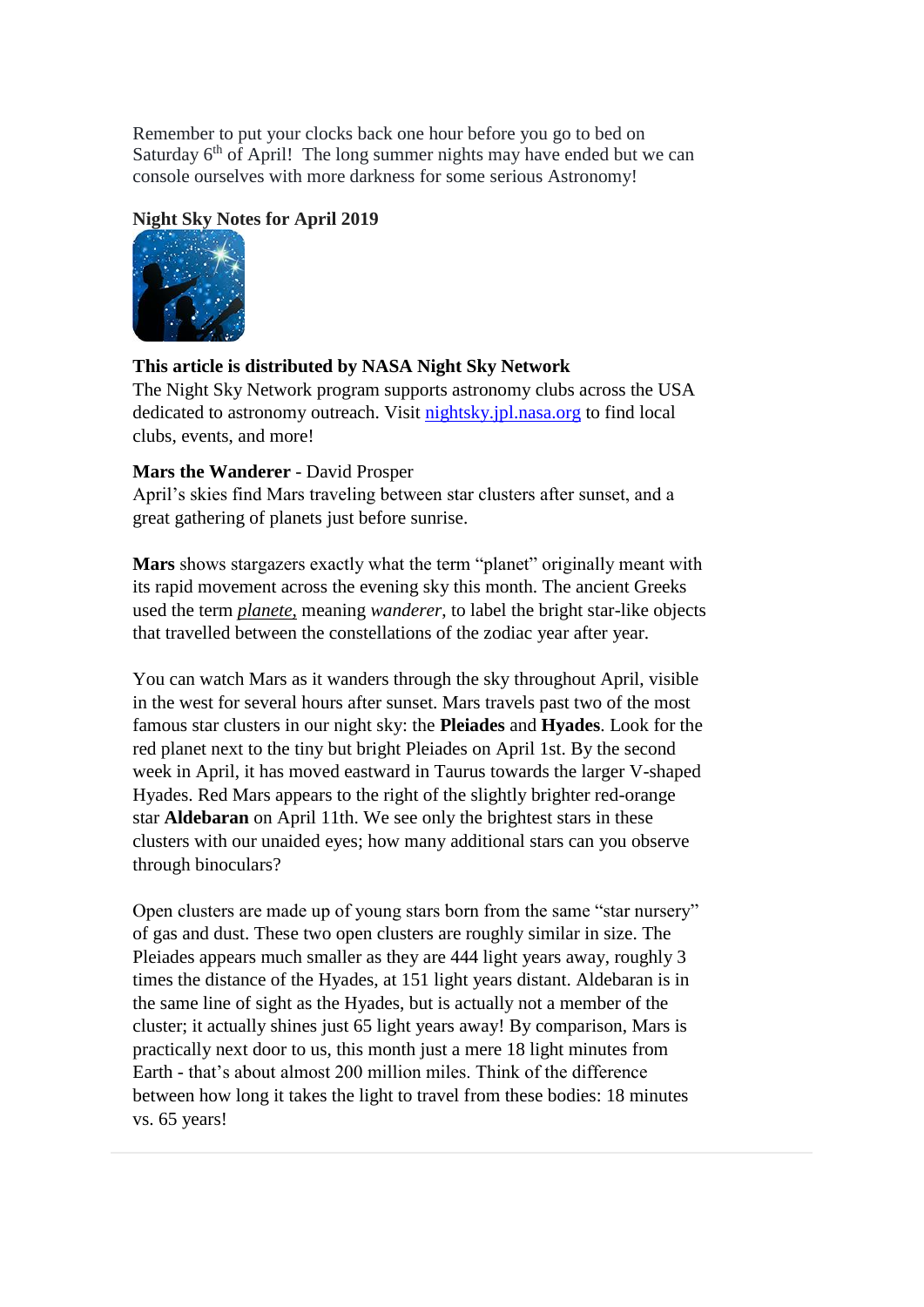The rest of the bright planets rise before dawn, in a loose lineup starting from just above the eastern horizon to high above the south: **Mercury**, **Venus**, **Saturn**, and **Jupiter**. Watch this month as the apparent gap widens considerably between the gas giants and terrestrial planets. Mercury hugs the horizon all month, with Venus racing down morning after morning to join its dimmer inner solar system companion right before sunrise. In contrast, the giants Jupiter and Saturn move away from the horizon and rise earlier all month long, with Jupiter rising before midnight by the end of April.

The **Lyrids** meteor shower peaks on April 22nd, but sadly all but the brightest meteors will be washed out by the light of a bright gibbous Moon. **Note for Southern Hemisphere observers:** Because this shower's radiant point is so far north on the sky's dome, you'll see fewer Lyrid meteors. But you might see some! Try watching between midnight and dawn on April 22 and/or 23.



You can catch up on all of NASA's current and future missions at [nasa.gov](http://www.nasa.gov/)

*Caption: The path of Mars between the Pleiades and Hyades in April. Image created with assistance from Stellarium.*

## 6. **CONTACTS**

The following members were elected to Council at the Nov 2018 AGM

President: Antony Gomez [\(president@was.org.nz\)](mailto:president@was.org.nz) - 021 253 4979 Vice President: Andrew Fuller [\(vice-president@was.org.nz\)](mailto:vice-president@was.org.nz) Secretary: Matt Boucher [\(secretary@was.org.nz\)](mailto:secretary@was.org.nz) Treasurer: Duncan Hall [\(treasurer@was.org.nz\)](mailto:treasurer@was.org.nz)

Membership Secretary: Shazia Gazi [\(membership@was.org.nz\)](mailto:membership@was.org.nz)